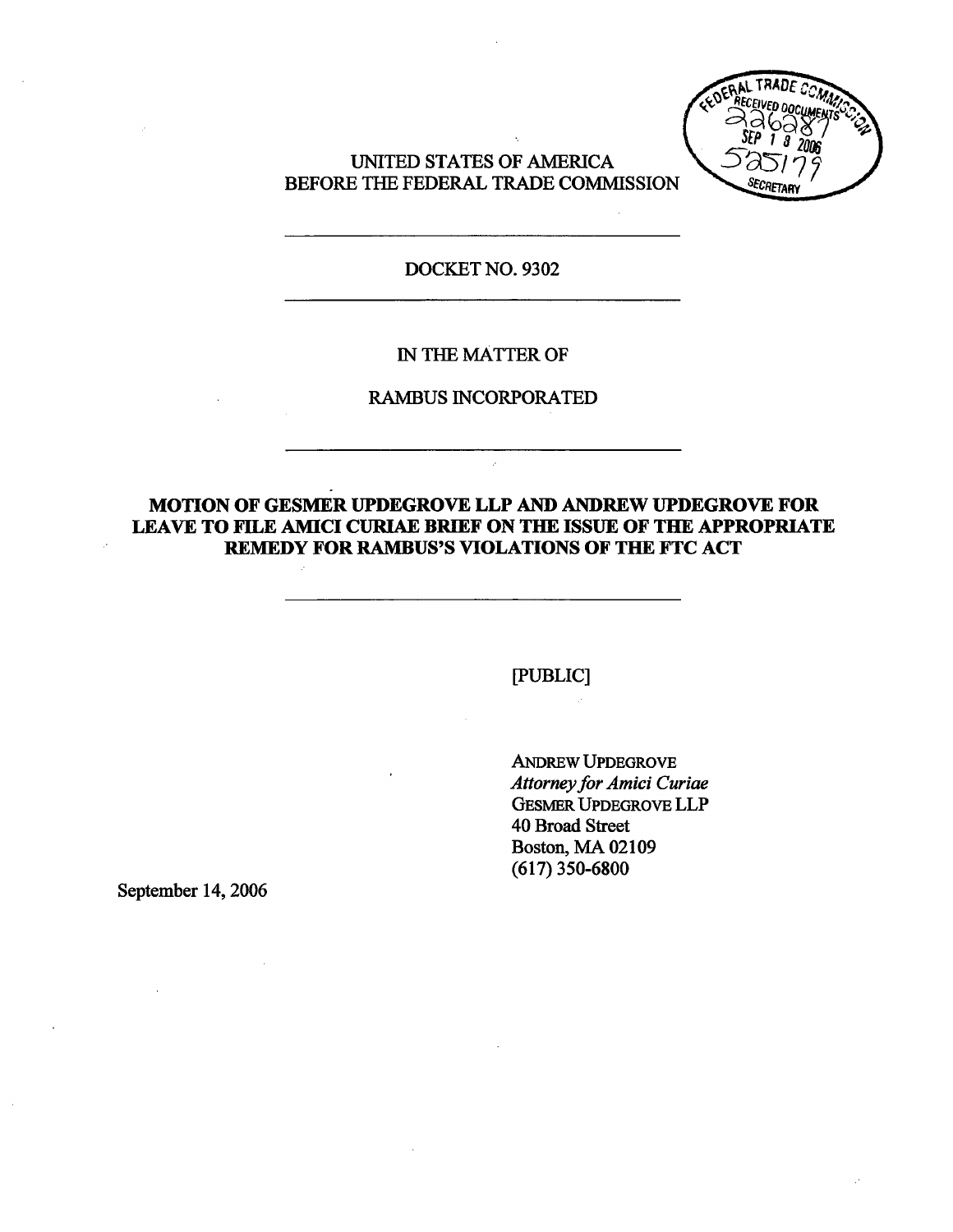Pursuant to 16 C.F.R.  $\S 3.52(i)$ , *amici curiae* respectfully move for leave to file an *amicus* curiae brief on the issue of the appropriate remedy for Rambus, Inc.'s ("Rambus") violations of the FTC Act.

Amici curiae are Gesmer Updegrove LLP and Andrew Updegrove, an attorney with that law firm. Since 1988, *amici curiae* have represented over sixty standard setting organizations (SSOs), as well as other non-profit organizations that support, promote or advocate in favor of open standards, and previously filed *amicus curiae* briefs on a pro bono basis before the Federal Circuit (Docket Nos. 01-1449, 01-1583, 01- 1604, 01- 1641 , 02- 1174, 02-1192; Amcus Brief in Support of Combined Petition for Panel Rehearing, and Rehearing En Banc by Defendants-Cross-Appellants), Supreme Court (Docket No. 03-37; Brief of Amici Curiae in Support of Petition for Writ of Certiorari) and the Federal Trade Commission (Docket No. 9302; Brief of Amici Curiae) in connection with the matters at issue in this proceeding. These previously filed briefs were submitted on behalf of large and diverse groups of SSOs. The last named brief was filed on behalf of 11 accredited and unaccredited SSOs, representing over 8,600 commercial, government, university and non-profit members.

Amicus curiae Andrew Updegrove has been the principal attorney at Gesmer Updegrove LLP representing each of the clients referred to above, as well as the author of each of the amicus curiae briefs referred to above. He has presented invited testimony in joint hearings of the Federal Trade Commission and the Department of Justice on the topic of "Competition and Intellectual Property Law and Policy in the Knowledge-Based Economy." See Federal Trade Commission, Joint hearings of Federal Trade Commission and Department of Justice Antitrust Division (2002), at http://www.ftc.gov/opp/intellect/. He currently serves as a Director of the American National Stadards Intitute (ANSI), which accredits SSOs in the United States and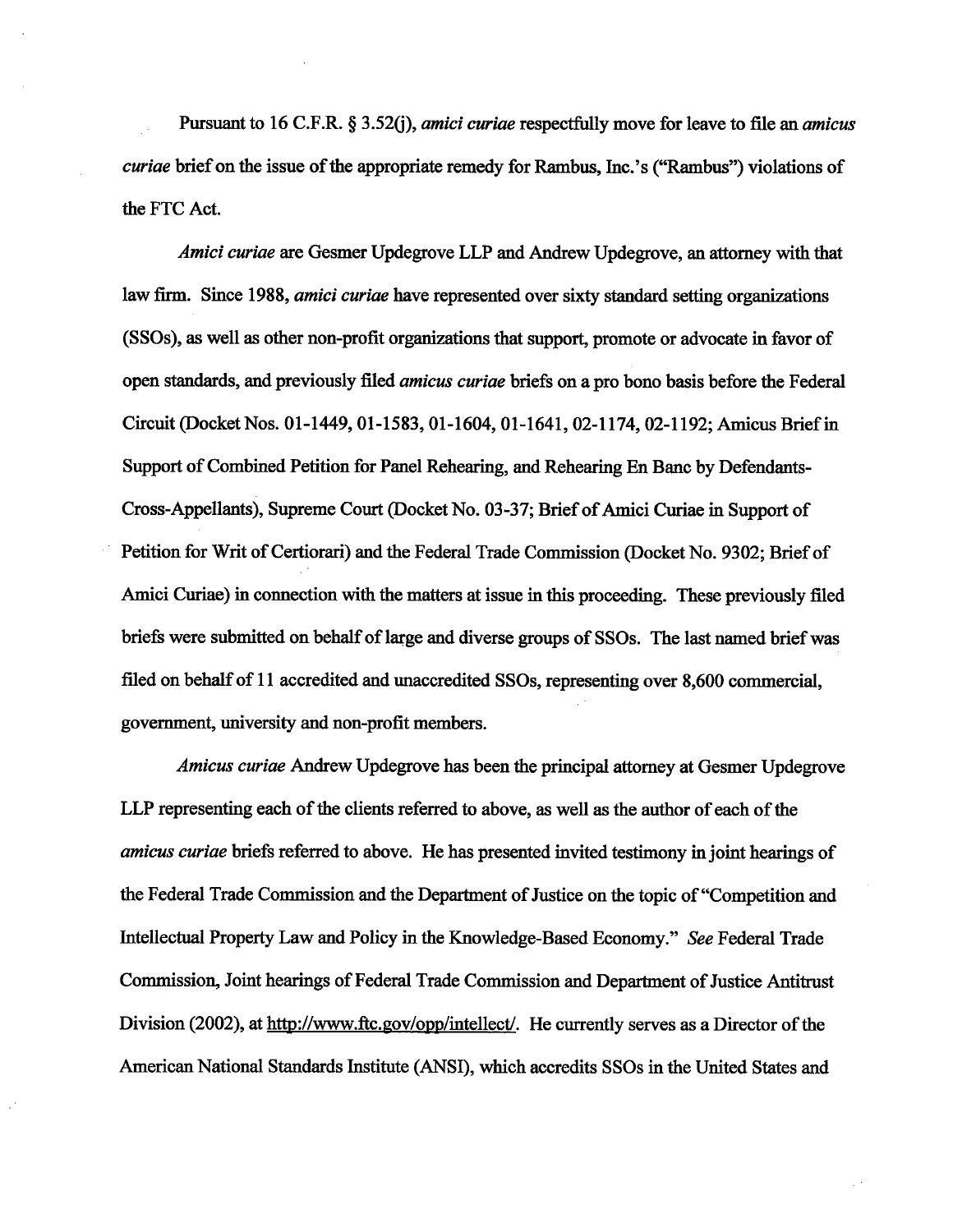represents the United States internationally in many standards venues, as a Director of the Free Standards Group, which sets standards for the Linux operating system, and as a member of the Board of Advisors of HL7, an ANSI-accredited SSO that sets standards for clinical and administrative data in healthcare. He has also served as a member of the ANSI revision committee of the United States National Standards Strategy, and is the founder and editor of Consortium Info.org, a free on-line resource with a global audience, which focuses on the topics of standards, standard setting and related intellectual property and other issues, as well as the Consortium Stadads Bulletin an on-line eJoumal with thousands of subscribers thoughout the world that addresses the same topics.<sup>1</sup>

Amici curiae believe that the maintenance of a robust, trusted and effective standard setting infrastructure are fundamental to the welfare of the nation, and indeed to the continued functioning of the modern, technology based, networked world in which we live. Therefore, amici curiae have a unique perspective on how the bad-faith conduct of a company such as Rambus will affect, and has already effected, the standard setting process. The proposed *amici* curiae therefore believe that their perspective on this important case affecting all SSOs will be of assistance to the Commission. Accordingly, the aforementioned organizations move for leave to file an *amicus curiae* brief on the issue of the appropriate remedy for Rambus's violations of the FTC Act.

 $<sup>1</sup>$  It must be noted that neither ANSI, the Free Standards Group, nor HL7 has reviewed this</sup> motion, or the attached brief. The affiliations and activities above are included only as matters of record intended to indicate the depth of experience and familiarity with standard setting matters of *amici curiae*. Accordingly, no inference may or can be made that any statements made in this brief have been, or would be, endorsed by any of these entities.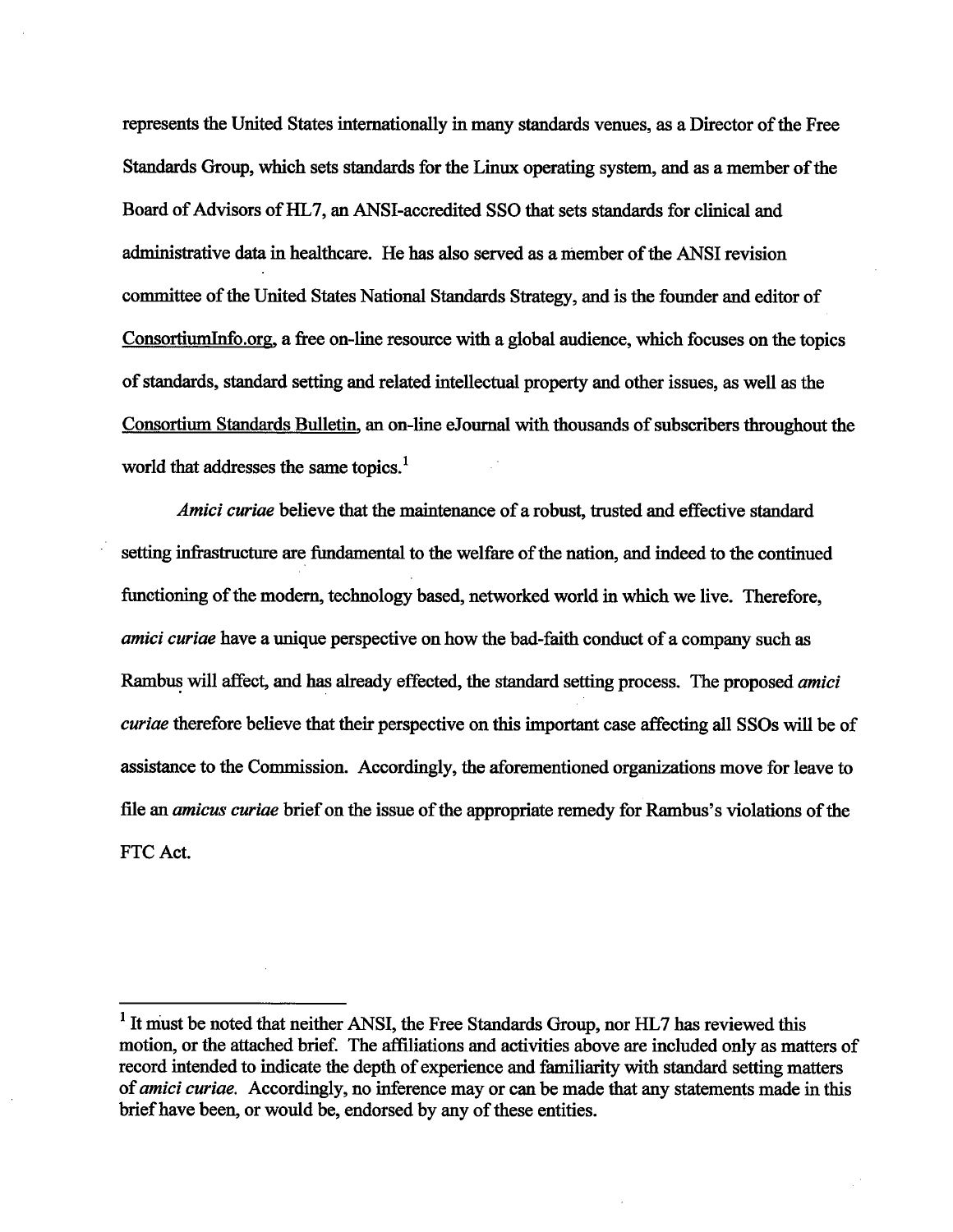Specifically, the proposed *amici curiae* address the matter of the remedy that must be levied by the Commission against Rambus, and the importance that this remedy send a clear message to that company, as well as to all that participate in the standard setting process, that the consequences of bad-faith conduct, if discovered, will signficantly exceed the potential gains of engaging in such practices. The *amici curiae* will explain how the remedy imposed by the Commission in this proceeding could serve to either support, or dangerously undermine, the standard setting process, and how the Commission's decision in this regard is likely to affect society and the national interest.

WHEREFORE, the proposed *amici curiae* respectfully request that the Commission grant its motion for leave to file the attached *amicus curiae* brief.

Respectfully submitted,

ANDREW UPDEGROVE Attorney for Amici Curiae **GESSARR UPDEGROVE LLP 40 Broad Street Boston, MA 02109**  $(617)$  350-6800

Dated: September 14, 2006